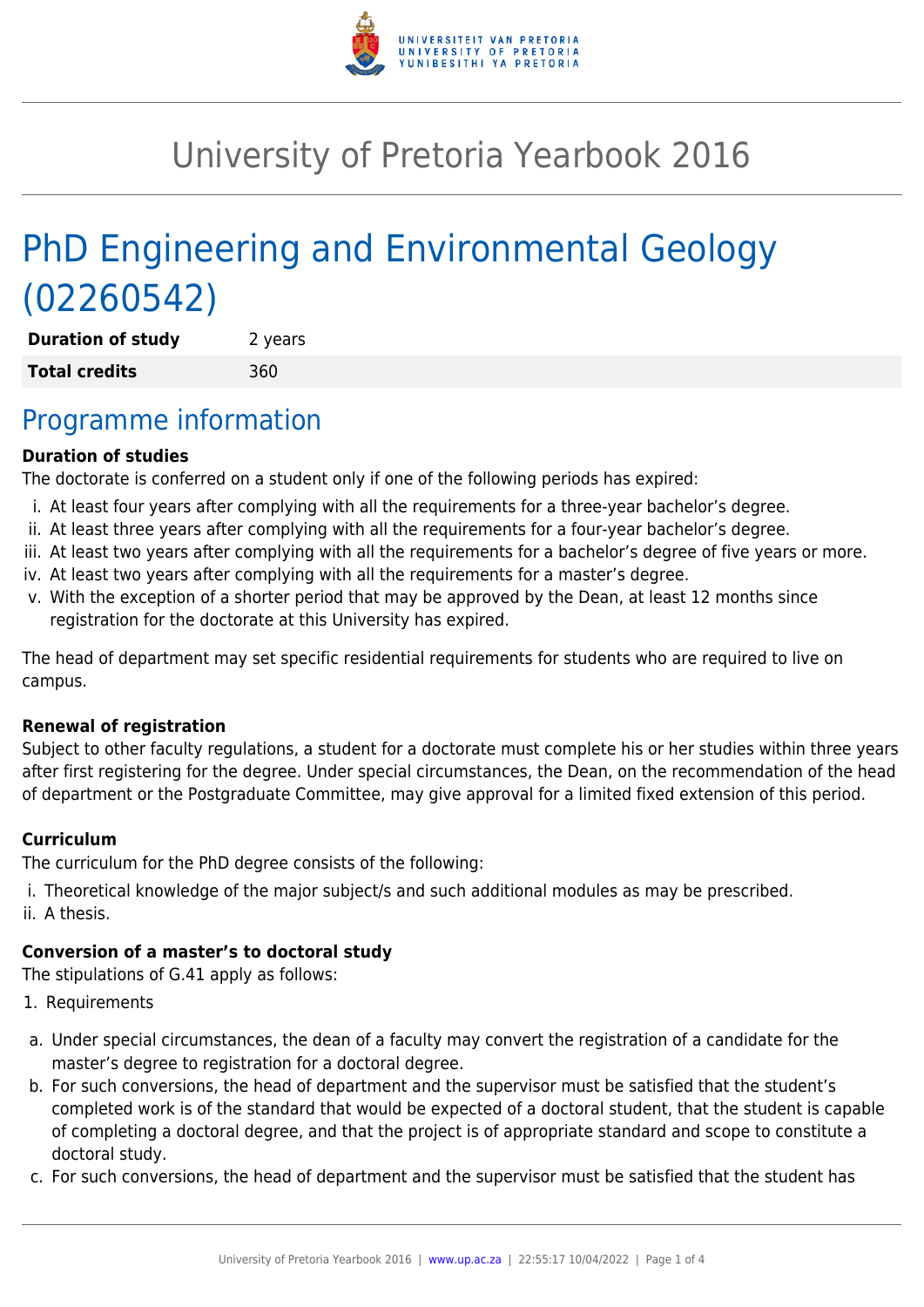

demonstrated that he or she has the potential to fulfil the requirements of a doctoral degree without having completed a master's degree.

- 2. Process
- a. Application for conversion may be submitted at any time during the course of study for the master's degree.
- b. The application for the conversion must include the following documentation:
- i. A detailed progress report by the candidate of the work completed for the master's project. The report must provide proof that the results obtained thus far are of such a standard and scientific significance that they justify conversion to a doctoral project. The report should include details of presentations made at conferences and of material that has been submitted for publication and/or published.
- ii. A detailed proposal for the intended doctoral project, written by the candidate, including the objectives of the project.
- iii. A recommendation by the supervisor with specific comments on the ability of the applicant as a potential doctoral candidate as well as the feasibility of the conversion, especially with regard to the information provided by the candidate in his/her reports (items (i) and (ii)).
- iv. A recommendation by the head of department, if he or she is not the supervisor, in which the ability of the candidate as a potential doctoral candidate is confirmed.
- v. If the dean considers it advisable for the faculty, the candidate may be required to present a seminar to the department in support of the application. In this case, the head of department should include a report on this in his or her recommendation.
- c. The application of the candidate, together with the reports and recommendations, is submitted for consideration to the dean, (who may delegate to the Chairperson of the Faculty Postgraduate Committee) for approval. The decision should be submitted to the Faculty Board for approval.

#### **General**

Candidates are required to familiarise themselves with the General Regulations regarding the maximum duration of study and the requirements to submit an article/s for publication.

# Admission requirements

In addition to the requirements of General Regulations G.1.3 and G.62, an appropriate MSc degree is a prerequisite for admission to PhD studies. Additional requirements and conditions can be specified by the Dean on the recommendation of the head of department and the supervisor.

## Examinations and pass requirements

- i. Consult the General Regulations that apply to the calculation of marks.
- ii. In order to obtain the PhD degree the candidate must:
- pass the examinations and the prescribed modules, as determined in the study programme;
- pass the thesis; and
- pass the final examination on the thesis and general subject knowledge.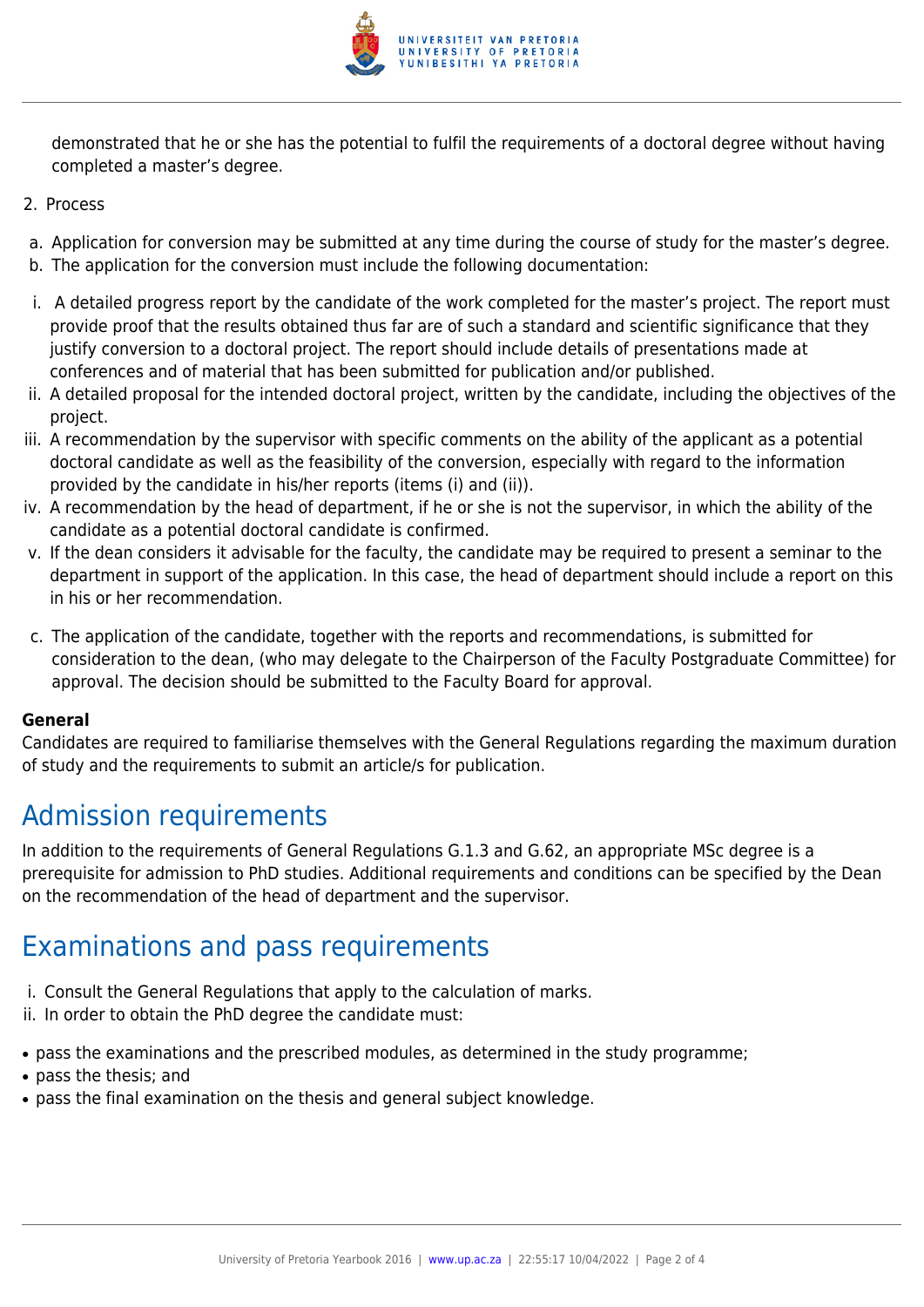

## Curriculum: Year 1

**Minimum credits: 360**

### **Core modules**

[Thesis: Engineering geology 990](https://www.up.ac.za/faculty-of-education/yearbooks/2016/modules/view/IGL 990) (IGL 990) - Credits: 360.00